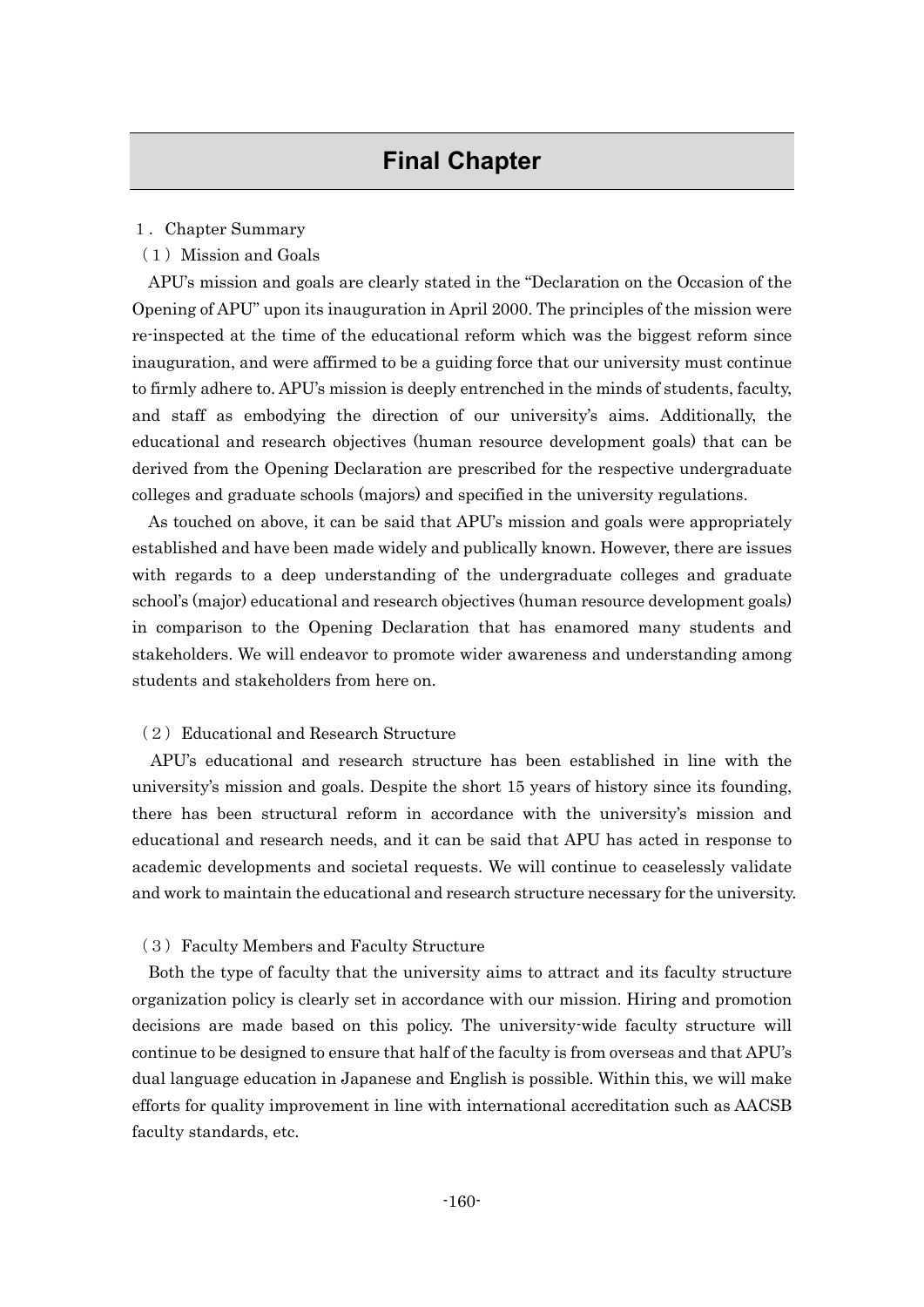(4)Educational Program, Instruction, and Outcomes

1) Educational Objective, Diploma Policy, Curriculum Design and Implementation Policy

APU's educational program, diploma policy, and curriculum policy is set in accordance with the educational and research objectives established in line with the university's mission and goals. Based on the curriculum design policy, the "course offering policy" is confirmed as the curriculum policy for the academic year and implemented appropriately. These policies are made public online, and although this information is widely known among university faculty and staff, we will endeavor to make a greater effort in notifying students especially through the use of printed materials.

In addition to the self-assessment process, the verification of the adequacy of these policies is comprehensively reviewed at times of academic reform. In the AY2011 curriculum reform (undergraduate colleges) and the AY2014 curriculum reform (graduate school), these policies were verified appropriately and the verification was reflected.

2) Educational Program

A detailed curriculum has been configured along with the establishment of an educational program that corresponds to APU's educational objectives, diploma policy, and curriculum policy.

The undergraduate program is based on a dual language education in Japanese and English and composed of Common Education Subjects (Language Education Subjects and Common Liberal Arts Subjects) and Major Education Subjects. Common Education Subjects are common across the colleges. APU has been developing fulfilling  $1<sup>st</sup>$  year student seminars intended for students who come from varied educational backgrounds. The content of Major Education Subjects is aligned with the objectives of each college.

The graduate school curriculum is in English only. Seminars are arranged for the respective graduate schools for the completion of coursework and the graduate thesis.

3) Educational Instruction

Educational instruction in line with the curriculum objectives is being appropriately institutionalized with regards to matters such as the maximum number of registerable credits, the formation of a grading system that promotes proactive participation from students, syllabus content and administrative checks, etc. With regards to improvements to the curriculum, educational program, and instruction, it can be said that we are progressing with reform as needed. We have been collaborating with overseas universities in the implementation of a systematic training program in addition to the practice of incorporating faculty members' own voluntary initiatives which has become a tradition since the founding of the university.

It is necessary to further pursue initiatives that encourage the analysis and application of course evaluation survey results as well as the implementation of training programs that fit the special characteristics of APU.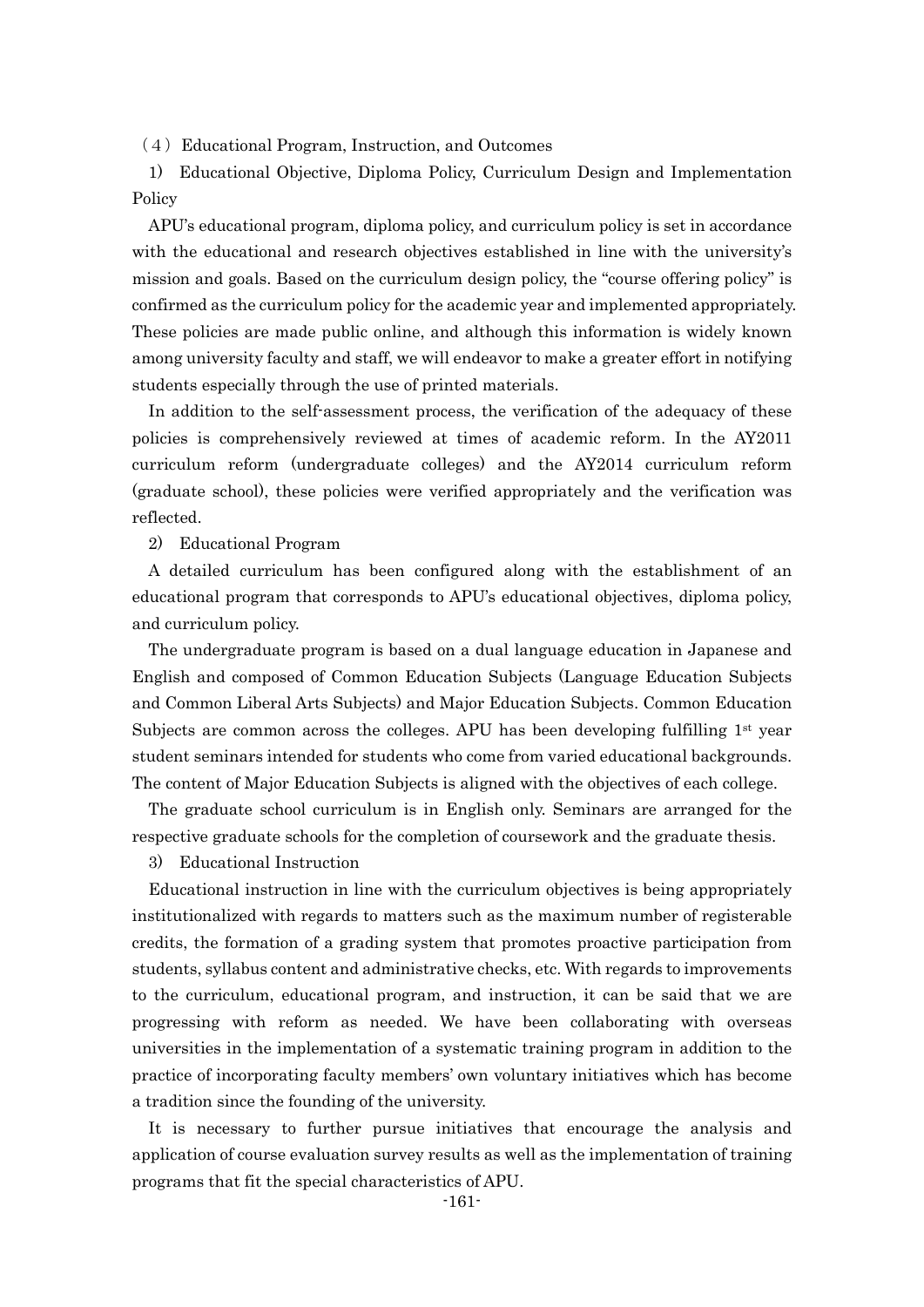# 4) Outcomes

With regards to gauging outcomes, APU has been progressing with indicator development and assessment for language education, 1st year student seminars, College of International Management and Graduate School of Management (AACSB), and one part of the overseas active learning programs. From here on, it is necessary to implement learning outcome assessment within the colleges and graduate programs that are currently not employing this practice, comprehensively analyze data (Institutional Research) including past and present student grade evaluations, and construct an allencompassing system to measure outcomes.

Degree conferral is strictly managed by the colleges and graduate schools based on degree conferral criteria.

#### (5) Student Admissions

APU admissions policy is set in accordance with the respective colleges and graduate schools' educational and research objectives (human resource development goals) and has been made public online.

Roughly half of the undergraduate admissions slots are reserved for international student enrollees. Due to the dual enrollment system in both spring and fall, detailed admission policy with regards to student recruiting and screening has been defined and implemented for each recruiting period and target region. We will continue to strive to secure students from 100 countries and regions to further enhance our diversity.

With regards to intake capacity management, both the graduate school and transfer student intake is not at full capacity. The insufficient number of transfer student enrollees is especially a problem requiring an urgent solution. As of the present, the number of transfer student enrollees is less than Japan University Accreditation Association's recommended guideline of 0.7.

### (6) Student Services

Policies regarding student services are clearly defined. International students make up approximately half of the student body and there are many services available to them especially in the form of scholarships (tuition reduction system), initiatives that provide support for international students' daily lives, and career assistance. Support services place a priority on student growth through student-led activities making use of APU's multicultural environment. In light of the above, it can be said that student services are being carried out in an appropriate manner.

### (7)Educational and Research Environment

A "Campus Plan Basic Ideas" has been established and a "Campus Maintenance and Renewal Plans Committee" has been set up to identify issues as we progress with our efforts to preserve and improve campus facilities and equipment. APU is equipped with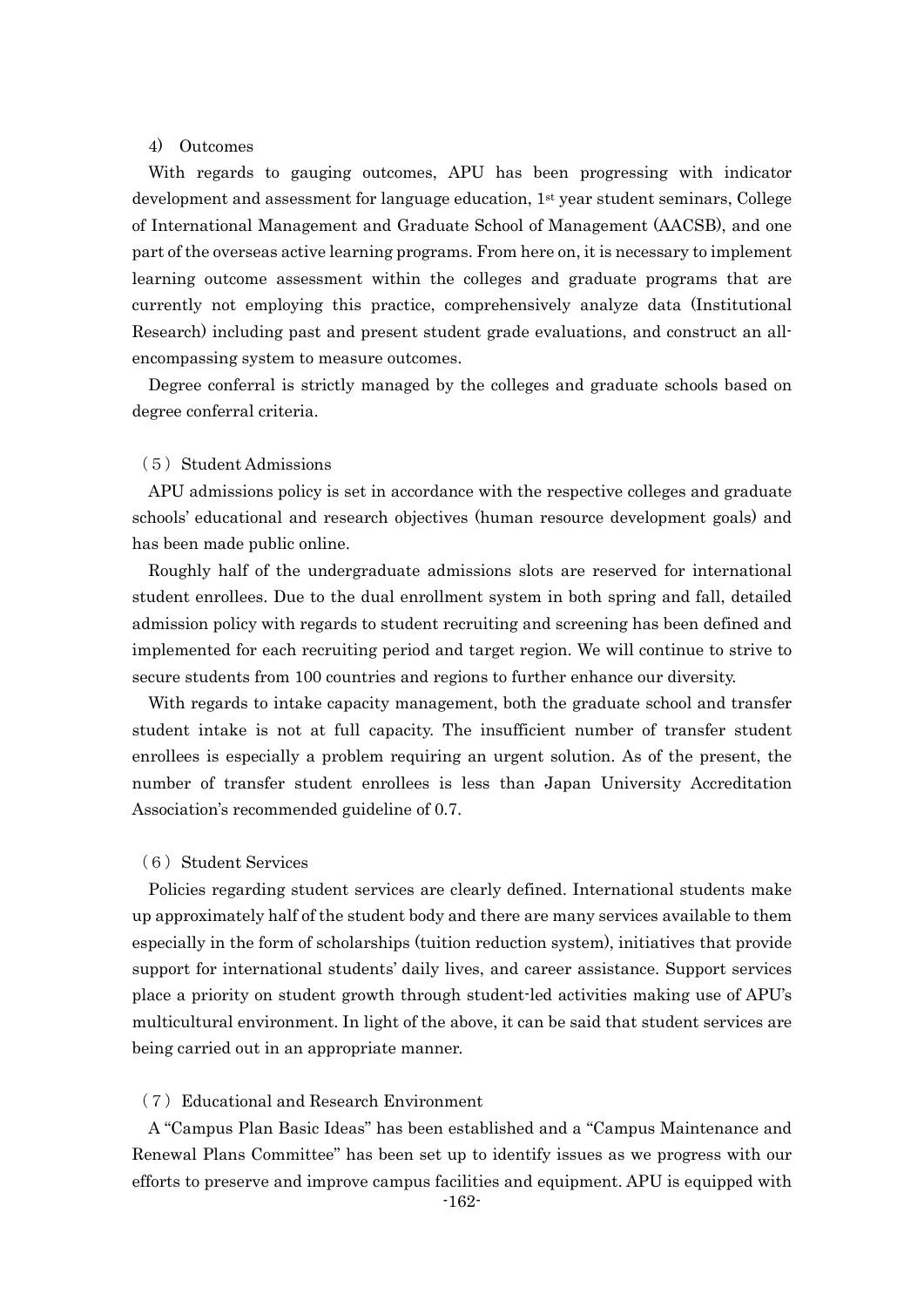an extensive amount of land and buildings that exceed the set "Standards for Establishment of Universities." Taking into account our location and distinguishing characteristics, we aim to improve our educational and research environment in the form of our library and academic information services, as well as upgrade the amenities offered on campus.

## (8) Social Cooperation and Social Contribution

Given the background behind the opening of APU as a result of the support and cooperation of Oita Prefecture, Beppu City, and others, we have clearly set local and international social contribution as a priority since the opening of the university. It can be said that we have promoted development through the utilization of our unique characteristics. We have given back through education and research. Another way that our contribution has manifested itself is in the formation of strong ties to the local communities through student activities, etc.

## (9)Administration and Financial Affairs

1) Administration

University administration and management is appropriately carried out in accordance with documented regulations based on the policy concerning the administration process and various committees involved in university administration. The administrative structure has been designed as a body capable of managing an international university and it can be affirmed that such administrative duties, where staff must be able to work in both Japanese and English, have been carried out appropriately since the university's founding.

2) Financial Affairs

Basic Policies for Fiscal Administration have been clearly established beginning with policy that includes, "To ensure stable and permanent management of Trust finances by keeping spending within the range of income and reflecting the mid-term update plan of fixed assets based on the income and expenditure of each division (school) whilst paying attention to maintaining balance sheet indicators." It can be said that budget drafting and use is being carried out appropriately in line with the set policy and that the university has attained financial security as of the present.

We have had some success in increasing the amount of non-tuition revenue income in the form of increased revenue from subsidies. However, because the stable procurement of tuition revenue income is our bedrock, we are aware that there are many important issues confronting us that require looking into matters such as the insufficient number of graduate school and transfer student enrollees and improvements to the numbers of students taking leave of absences or withdrawing from the university. It is also imperative to work towards increasing revenue via alternate methods such as donations, etc.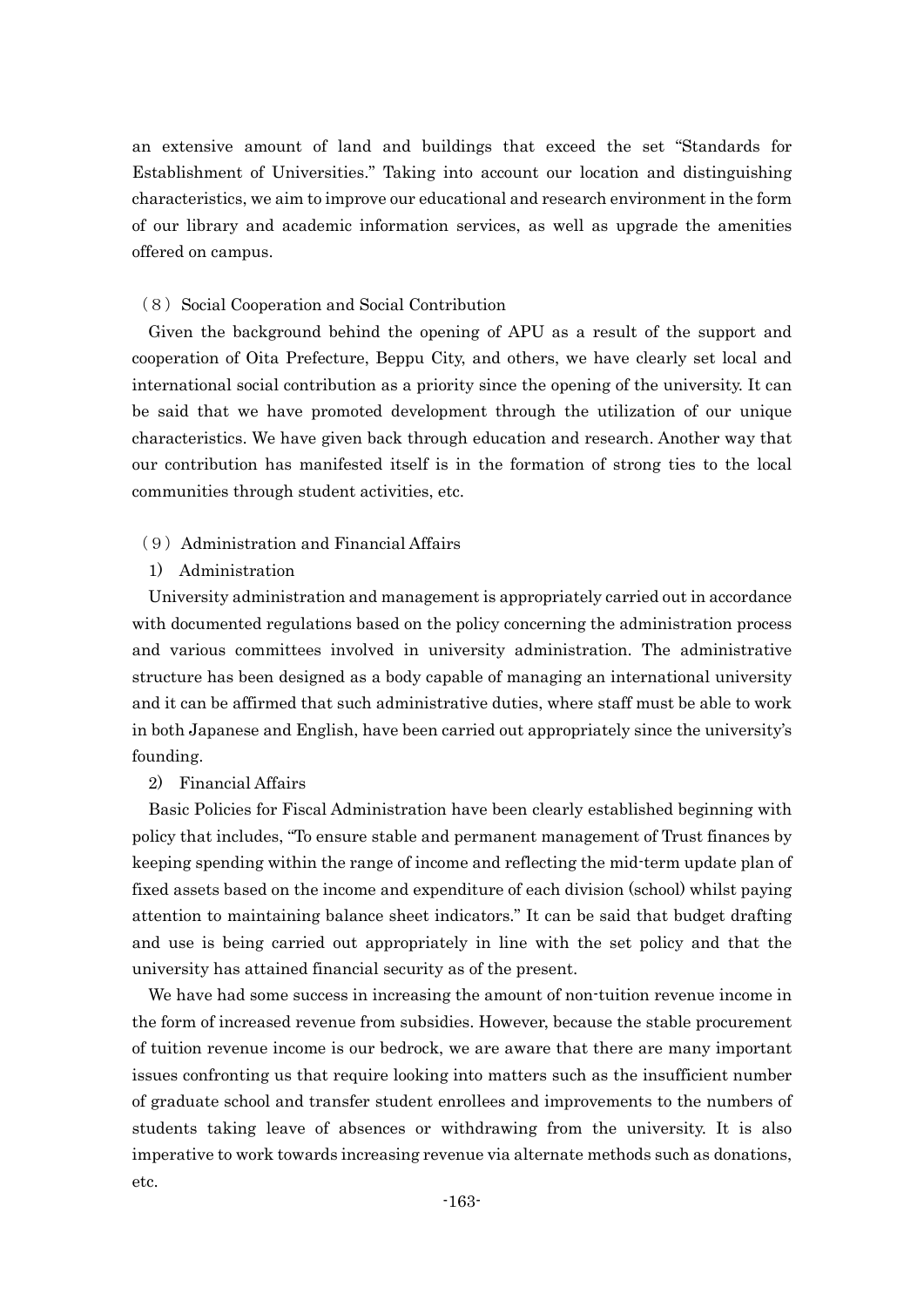## (10) Internal Quality Assurance

APU practices self-assessment, undergoes a university evaluation and accreditation by external organizations as mandated by university regulations. Given this, it can be said that APU has constructed an appropriate internal quality assurance mechanism. All of these results as well as a disclosure of basic university data are made public online in an effort to fulfill our social accountability. We are proactively working towards international recognition in the form of AACSB accreditation with our priorities set on international viability.

APU has reviewed and evaluated each criterion in the self-assessment process however; the checks and evaluations that were not considered sufficient, such as the establishment of a comprehensive university-wide ranking of prioritized issues, are considered to be items requiring improvement.

### 2. Achievement Status of Overall Objectives

The achievement status of the overall objectives has been assessed as follows.

- (1)Objectives have been highly achieved
	- ① Mission and Goals
	- ② Educational and Research Structure
	- ③ Faculty Members and Faculty Structure

④-1 Educational Program, Instruction, and Outcomes (Educational Objectives,

Diploma Policy, Curriculum Design and Implementation Policy)

- ④-2 Educational Program, Instruction, and Outcomes (Educational Program)
- ④-3 Educational Program, Instruction, and Outcomes (Instruction)
- ⑥ Student Services
- ⑦ Educational and Research Environment
- ⑧ Social Cooperation and Social Contribution

### $(2)$  Objectives have not been achieved sufficiently

- ④-4 Education Program, Instruction, and Outcomes (Outcomes)
- ⑤ Student Admissions
- ⑨ Administration and Financial Affairs
- ⑩ Internal Quality Assurance

## 3.Prioritized Issues

The following issues are thought to be enveloping the entire university and deserving of prioritized status as touched on in the "Developing Policies to the Future" section of the Self-Assessment Report and above in "1. Chapter Summary."

(1) Education Program, Instruction, and Outcomes (Outcomes)

The measurement of learning outcomes is the bedrock of our quest to validate our